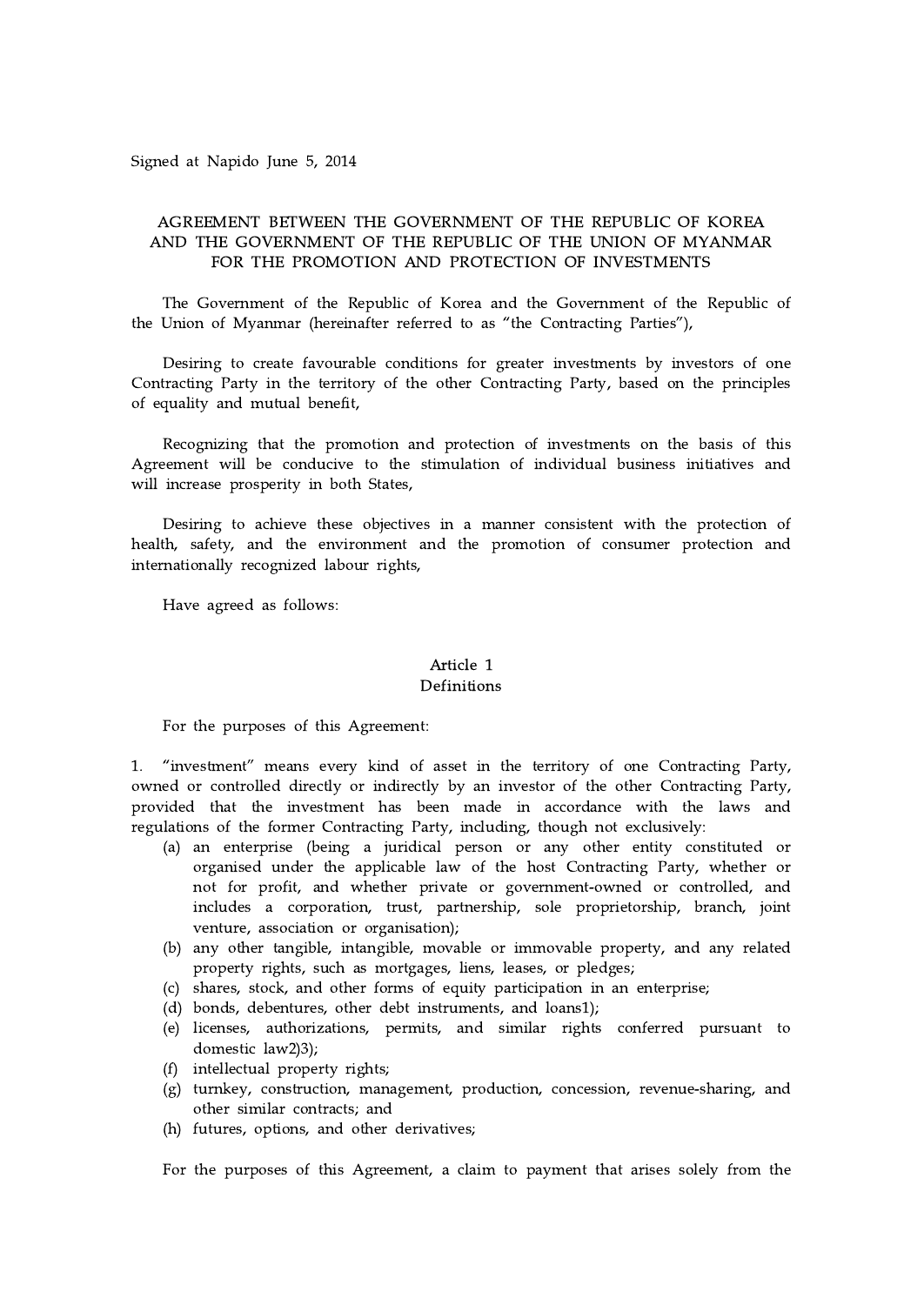commercial sale of goods and services is not an investment, unless it is a loan that has the characteristics of an investment. In order to qualify as an investment, an asset must have the characteristics of an investment, such as the commitment of capital or other resources, the expectation of gain or profit, or the assumption of risk. Market share, market access, expected gains, and opportunities for profit-making are not, by themselves, investments.

2. "returns" means the amounts yielded by investments and, in particular, though not exclusively, includes profits, interest, capital gains, dividends, royalties and all kinds of fees.

3. "investor" means any natural or juridical persons of one Contracting Party who invest in the territory of the other Contracting Party:

- (a) "natural persons" means natural persons having the nationality of the former Contracting Party in accordance with its laws; and
- (b) "juridical persons" means any entities such as companies, public institutions, authorities, foundations, partnerships, firms, establishments, organisations, corporations or associations incorporated or constituted in accordance with the laws and regulations of the former Contracting Party.

4. "territory" means with respect to each Contracting Party, the territory of that Contracting Party including its internal waters, its territorial seas, and any maritime areas over which that Contracting Party has sovereign rights or jurisdiction under international law.

5. "freely usable currency" means currencies that the International Monetary Fund determines, from time to time, as freely usable currencies in accordance with the Articles of Agreement of the International Monetary Fund and Amendments thereafter.

## Article 2 Promotion and Protection of Investments

1. Each Contracting Party shall encourage and create favourable conditions for investors of the other Contracting Party to make investments in its territory and shall admit such investments in accordance with its laws and regulations.

2. Each Contracting Party shall accord to investments of an investor of the other Contracting Party treatment in accordance with customary international law including fair and equitable treatment and full protection and security.

3. For greater certainty, paragraph 2 of this Article prescribes the customary international law minimum standard of treatment of aliens as the minimum standard of treatment to be afforded to investments of an investor of the other Contracting Party. The concepts of "fair and equitable treatment" and "full protection and security" do not require treatment in addition to or beyond that which is required by that standard, and do not create additional substantive rights. The obligations in paragraph 2 to provide:

(a) "fair and equitable treatment" includes the obligation not to deny justice in criminal, civil, or administrative adjudicatory proceedings in accordance with the principle of due process embodied in the principal legal systems of the world; and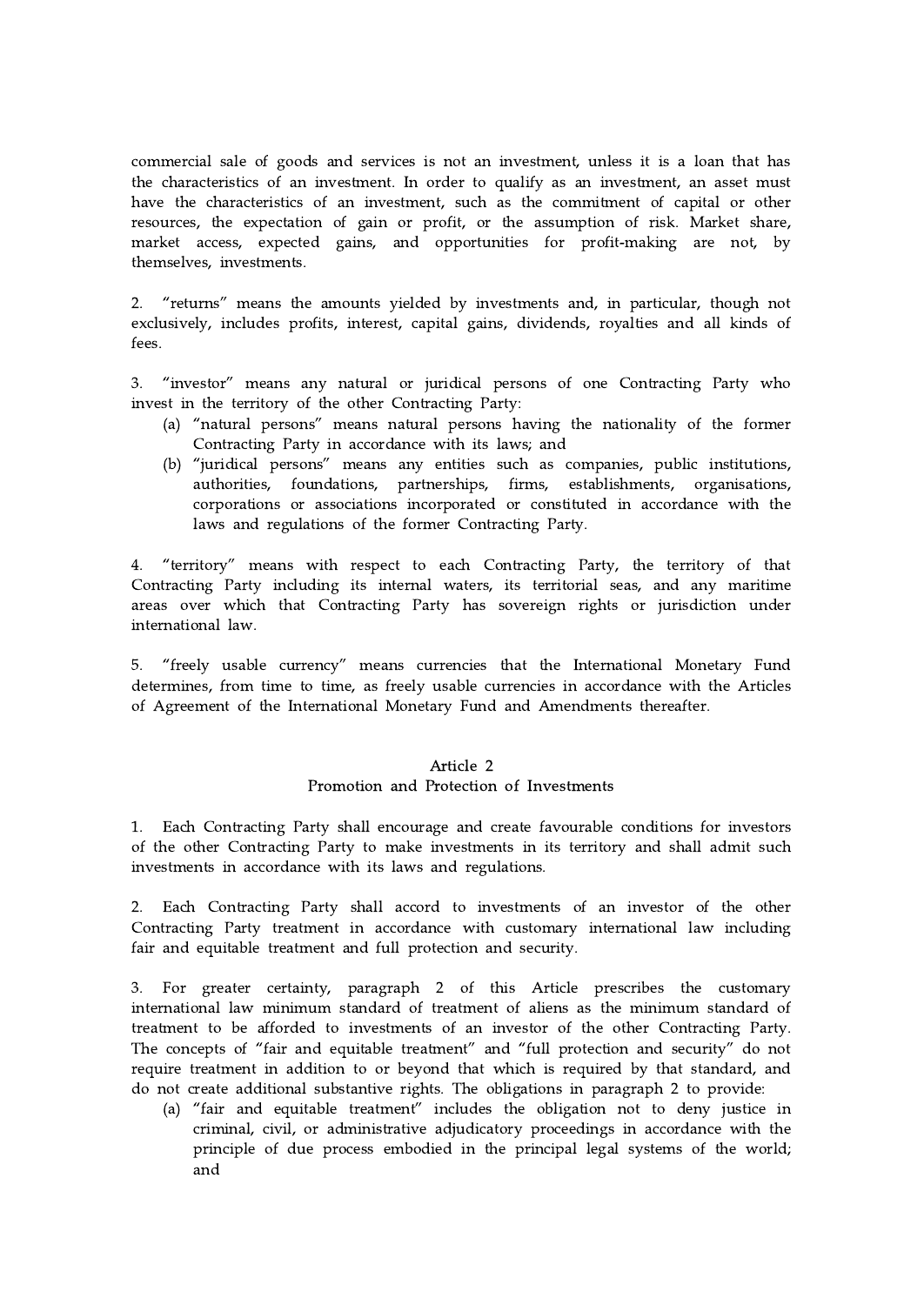(b) "full protection and security" requires each Contracting Party to provide the protection and security of the investment of investors required under customary international law.

4. A determination that there has been a breach of another provision of this Agreement, or of a separate international agreement, does not establish that there has been a breach of this Article.

5. Neither Contracting Party shall take any unreasonable or discriminatory measures against the management, maintenance, use, enjoyment and disposal of investments by the investors of the other Contracting Party, nor impose unreasonable or discriminatory measures on investments by investors of the other Contracting Party concerning local content, technology transfer or export performance requirements.

## Article 3 Treatment of Investments

1. Each Contracting Party shall accord in its territory to investments made in accordance with its laws and regulations by investors of the other Contracting Party, as regards the management, maintenance, use, enjoyment or disposal of their investments, treatment no less favourable than that which it accords in like circumstances to investments of its own investors (hereinafter referred to as "national treatment") or to investments of investors of any third State (hereinafter referred to as "most-favoured-nation treatment"), whichever is more favourable.

2. Each Contracting Party shall accord in its territory to investors of the other Contracting Party, as regards the management, maintenance, use, enjoyment or disposal of their investments, treatment no less favourable than that which it accords in like circumstances to its own investors (national treatment) or to investors of any third State (most-favoured-nation treatment), whichever is more favourable.

3. The standard of national treatment as provided for in paragraphs 1 and 2 of this Article means, with respect to a sub-national government, treatment no less favourable than the most favourable treatment accorded in like circumstances by that sub-national government to investors, and to investments of investors, of the Party of which it forms a part.

4. The national treatment and most-favoured-nation treatment as provided for in paragraphs 1 and 2 of this Article do not apply to:

- (a) government procurement;
- (b) subsidies or grants provided by a Contracting Party, including governmentsupported loans, guarantees, and insurance; or
- (c) taxation measures.

5. The most-favoured-nation treatment as provided for in paragraphs 1 and 2 of this Article shall not relate to privileges which either Contracting Party accords to investors of third States on account of its present or future membership of, or association with, a customs or economic union, a common market or a free trade area or a similar international agreement.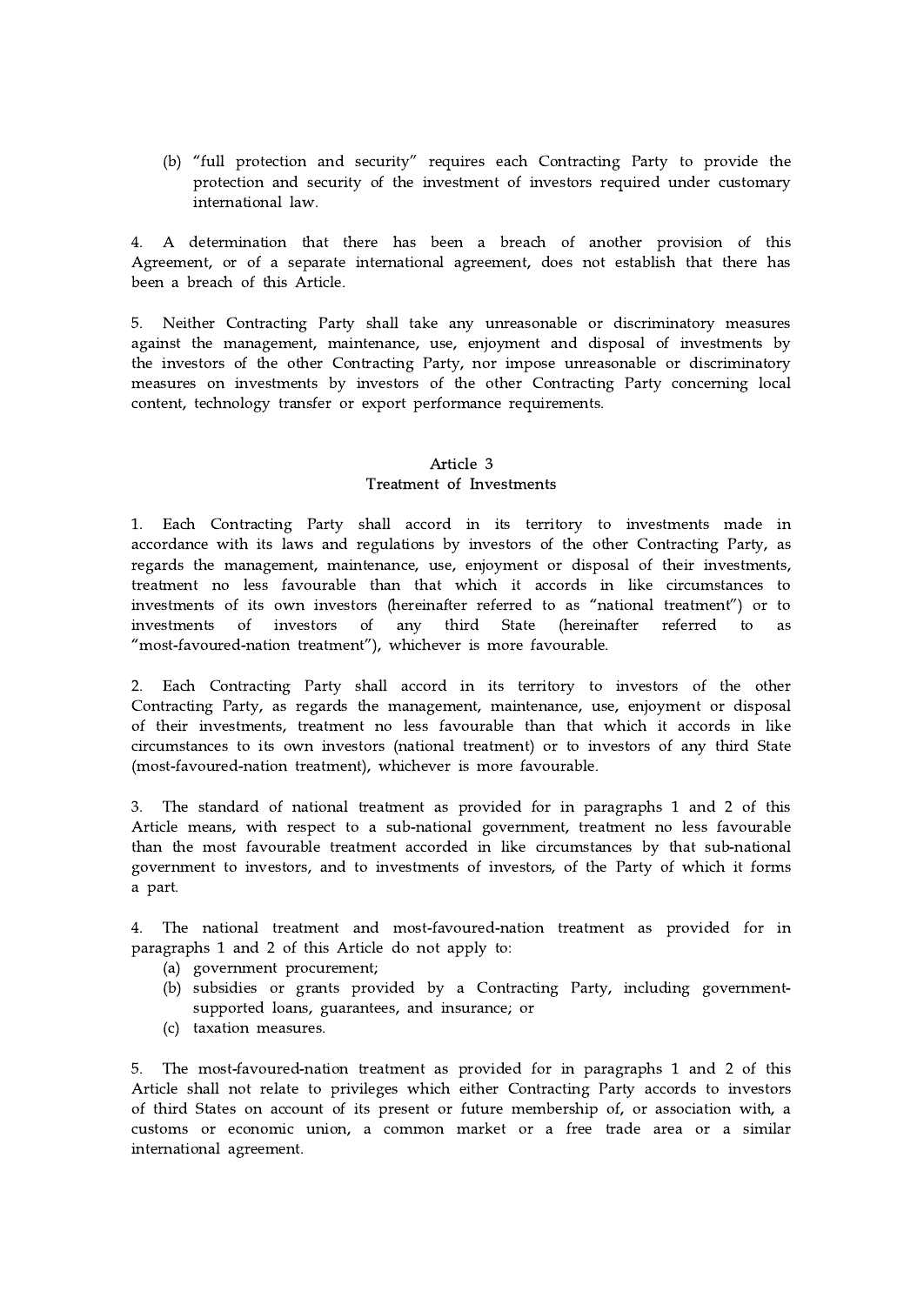## Article 4 Compensation for Losses

1. Investors of one Contracting Party, whose investments suffer losses owing to war or other armed conflict, a state of national emergency, revolt, insurrection, riot or other similar situation in the territory of the other Contracting Party, shall be accorded by the latter Contracting Party, as regards restitution, indemnification, compensation or other forms of settlement, treatment no less favourable than that which the latter Contracting Party accords to its own investors or to investors of any third State.

2. Without prejudice to paragraph 1 of this Article, investors of one Contracting Party who, in any situations referred to in that paragraph, suffer losses in the territory of the other Contracting Party resulting from:

- (a) requisitioning of their property by the latter Contracting Party's forces or authorities; or
- (b) destruction of their property by the latter Contracting Party's forces or authorities which was not caused in combat action or was not required by the necessity of the situation,

shall be accorded restitution, compensation, or both, as appropriate, for such losses. Any compensation shall be prompt, adequate, and effective in accordance with Article 5, mutatis mutandis.

# Article 5 Expropriation

1. Investments of an investor of one Contracting Party shall not be nationalized, expropriated (hereinafter referred to as "direct expropriation") or otherwise subjected to any other actions having an effect equivalent to nationalization or expropriation (hereinafter referred to as "indirect expropriation") in the territory of the other Contracting Party except for public purposes and against prompt, adequate and effective compensation. The expropriation shall be carried out on a non-discriminatory basis and in accordance with due process of law.

2. Such compensation shall amount to the fair market value of the expropriated investments immediately before the expropriation was taken or before the impending expropriation became public knowledge, whichever is the earlier, shall include interest at the applicable commercial rate from the date of expropriation until the date of payment, and shall be made without undue delay. It shall be effectively realizable and freely transferable and shall be freely convertible into the currency of the Contracting Party of the investors concerned, and into freely usable currencies as defined in the Articles of Agreement of the International Monetary Fund, at the market exchange rate prevailing on the date of expropriation.

3. Investors of one Contracting Party affected by expropriation shall have a right to prompt review by a judicial or other independent authority of the other Contracting Party of their case and of the valuation of their investments in accordance with the principles set out in this Article.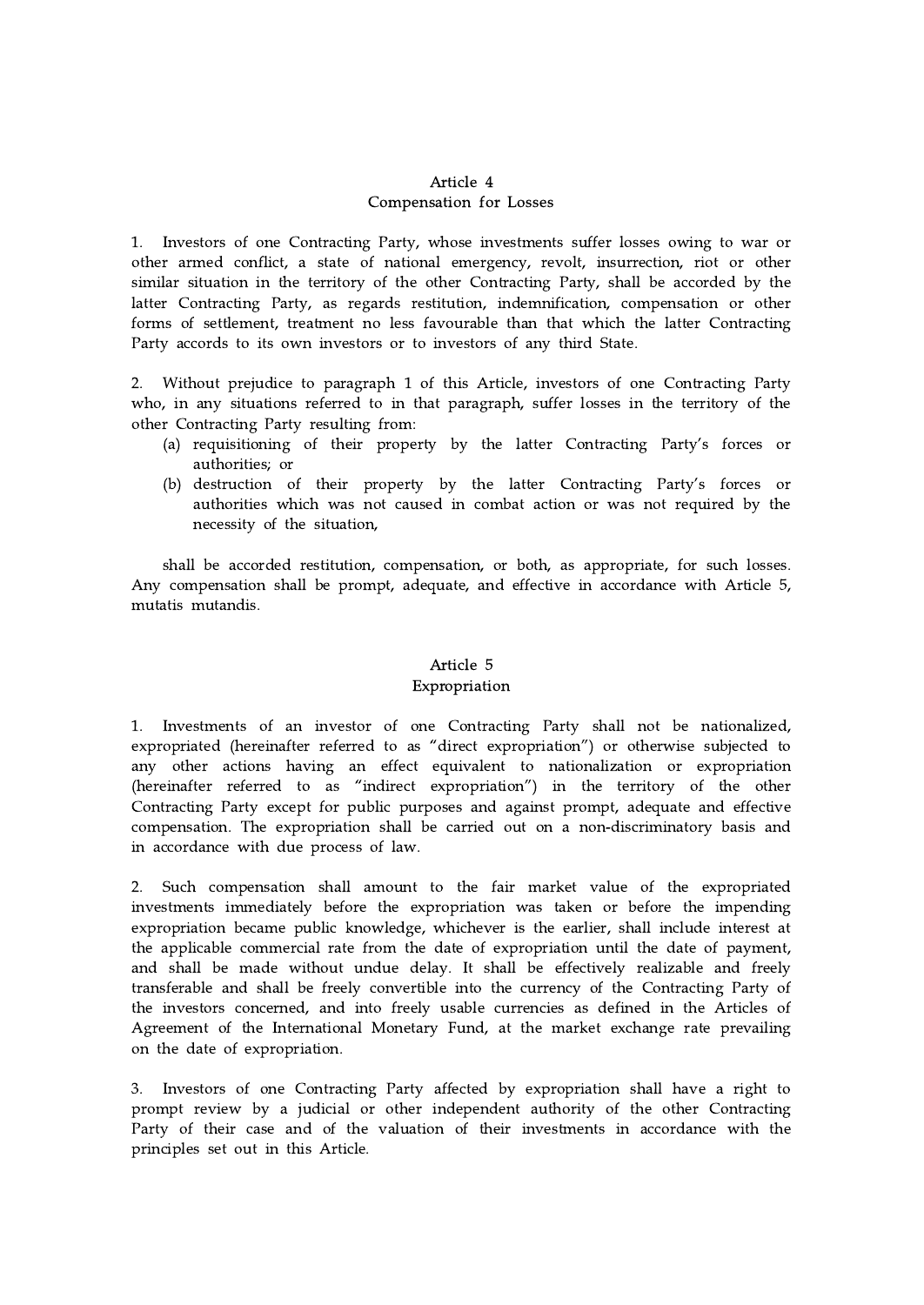# Article 6 Transfers

1. Each Contracting Party shall guarantee to an investor of the other Contracting Party the free transfer of all payments relating to an investment into and out of its territory. Such transfers shall include, in particular, though not exclusively:

(a) the initial capital and additional amounts to maintain or increase an investment; (b) returns;

- (c) payments made under a contract including a loan agreement;
- (d) proceeds from the sale or liquidation of all or any part of an investment;
- (e) payments made pursuant to Articles 4 and 5;
- (f) payments arising out of the settlement of a dispute; and
- (g) earnings and other remuneration of personnel engaged from abroad in connection with an investment.

2. All transfers under this Agreement shall be made in a freely usable currency, without undue restriction or delay, at the market exchange rate prevailing on the date of the transfer.

3. Notwithstanding paragraphs 1 and 2 of this Article, a Contracting Party may delay or prevent a transfer, through the equitable, non-discriminatory and good faith application of its measures and laws relating to:

- (a) bankruptcy, insolvency or the protection of the rights of creditors;
- (b) issuing, trading or dealing in securities;
- (c) criminal or penal offences;
- (d) financial reporting or record keeping of transfers when necessary to assist law enforcement or financial regulatory authorities; or
- (e) ensuring compliance with orders or judgements in judicatory proceedings.

4. A Contracting Party may adopt or maintain measures inconsistent with paragraphs 1 and 2 of this Article:

- (a) in the event of serious balance-of-payments and external financial difficulties or the threat thereof; or
- (b) in cases where, in exceptional circumstances, movements of capital cause or threaten to cause serious difficulties for macroeconomic management, in particular, monetary and exchange rate policies.
- 5. Measures referred to in paragraph 4 of this Article shall:
	- (a) not exceed a period of one year, however, if extremely exceptional circumstances arise such that a Contracting Party seeks to extend such measures, the Contracting Party will coordinate in advance with the other Contracting Party concerning the implementation of any proposed extension;
	- (b) be consistent with the Articles of the Agreement of the International Monetary Fund;
	- (c) be non-discriminatory;
	- (d) not exceed those necessary to deal with the circumstances set out in paragraph 4 of this Article;
	- (e) be temporary and be eliminated as soon as conditions permit;
	- (f) not be confiscatory;
	- (g) promptly be notified to the other Contracting Party;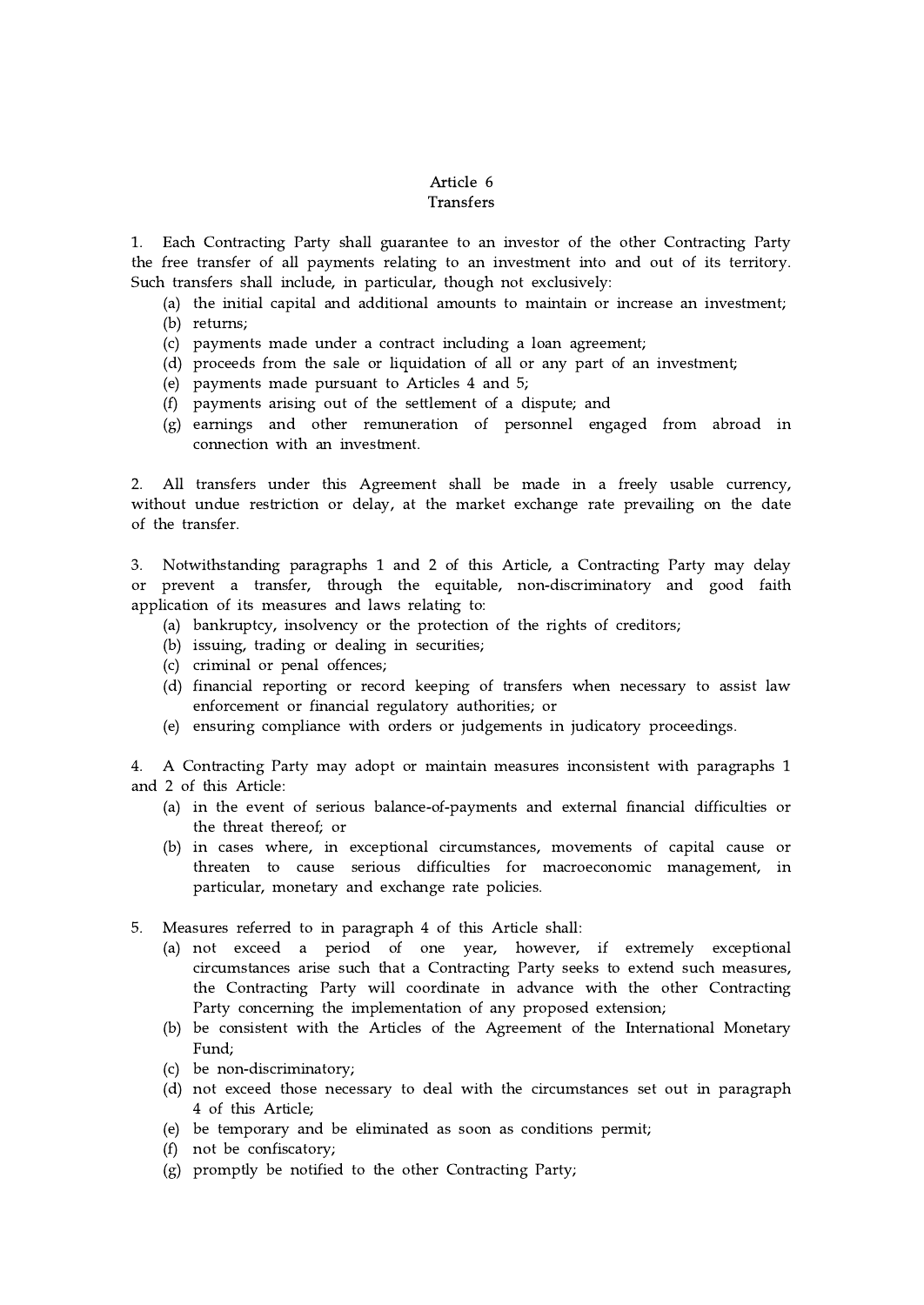- (h) be applied on a national treatment basis;
- (i) ensure that the other Contracting Party is treated as favorably as any non-Contracting Party;
- (j) not constitute a dual or multiple exchange rate practice;
- (k) not restrict payments or transfers for current transactions, unless the imposition of such measures complies with the procedures stipulated in the Articles of Agreement of the International Monetary Fund; and
- (l) not restrict payments or transfers associated with foreign direct investment.

# Article 7 Subrogation

If a Contracting Party or its designated agency makes a payment under an indemnity, guarantee or contract of insurance given in respect of an investment of an investor in the territory of the other Contracting Party, the other Contracting Party shall recognize:

- (a) the assignment of any right or claim of such investor to the former Contracting Party or its designated agency; and
- (b) the right of the former Contracting Party or its designated agency to exercise by virtue of subrogation any such right and claim to the same extent as its predecessor in title.

### Article 8 Transparency

1. Each Contracting Party shall promptly publish, or otherwise make publicly available, its laws, regulations, procedures and administrative rulings and judicial decisions of general application as well as international agreements which may affect the operation of this Agreement. Where a Contracting Party establishes a policy which is not expressed in laws or regulations or by any other means listed in this paragraph but which may affect the operation of this Agreement, that Contracting Party shall promptly publish them or otherwise make them publicly available.

2. Each Contracting Party shall promptly respond to specific questions and provide, upon request, information to the other Contracting Party on matters referred to in paragraph 1 of this Article.

3. Nothing in this Agreement shall prevent one Contracting Party from requiring an investor of the other Contracting Party, or its investment, to provide routine information concerning that investment solely for informative or statistical purposes. Nothing in this Agreement requires a Contracting Party to furnish or allow access to:

- (a) information relating to the financial affairs and accounts of individual customers of particular investors or investments; or
- (b) any confidential or proprietary information, including information concerning particular investors or investments, the disclosure of which would impede law enforcement or be contrary to its laws protecting confidentiality or prejudice the legitimate commercial interests of a particular enterprise.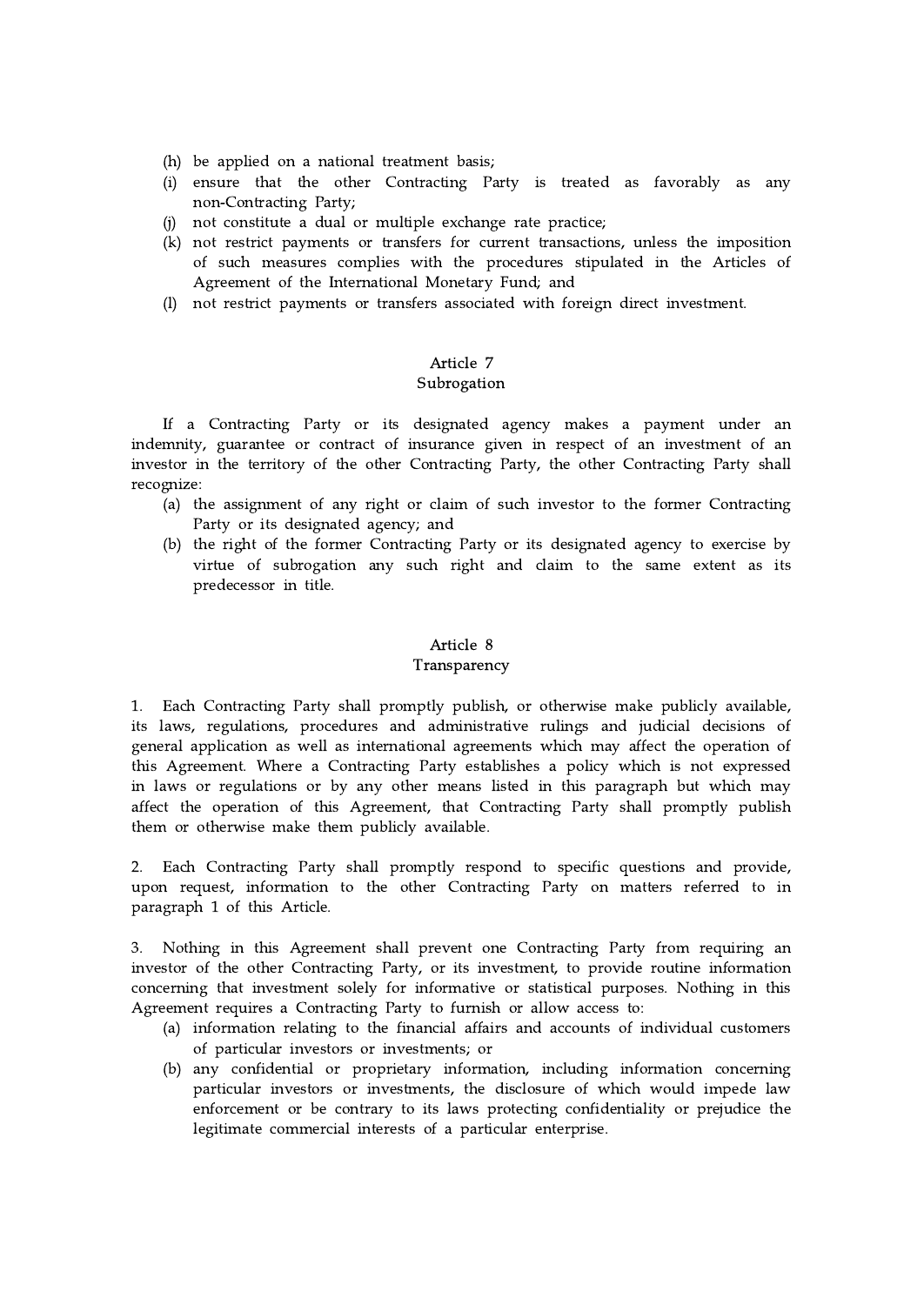# Article 9 Entry and sojourn of personnel

Subject to its laws and regulations regarding the entry and sojourn of aliens, a Contracting Party shall permit natural persons who are investors of the other Contracting Party and personnel employed by companies of that other Contracting Party to enter and remain in its territory for the purpose of engaging in activities connected with investments.

## Article 10 Settlement of Disputes between Contracting Parties

1. Disputes between the Contracting Parties concerning the interpretation or application of this Agreement shall, if possible, be settled through consultations or diplomatic channels.

2. If any dispute cannot be settled within one hundred and eighty (180) days from the date of request for settlement, it shall, at the request of either Contracting Party, be submitted to an ad hoc Arbitral Tribunal in accordance with the provisions of this Article.

3. Such an Arbitral Tribunal shall be constituted for each individual case in the following way: Within sixty (60) days from the date of receipt of the request for arbitration, each Contracting Party shall appoint one member of the Tribunal. These two members shall then select a national of a third State who shall be appointed as a Chairperson of the Tribunal upon approval of the two Contracting Parties. The Chairperson shall be appointed within sixty (60) days from the date of the appointment of the other two members.

4. If the necessary appointments have not been made within the periods specified in paragraph 3 of this Article, a request may be made by either Contracting Party to the President of the International Court of Justice to make such appointments. If the President is a national of either Contracting Party or otherwise prevented from discharging the said function, the Vice-President shall be invited to make the appointments. If the Vice-President is also a national of either Contracting Party or prevented from discharging the said function, the member, next in seniority, of the International Court of Justice who is not a national of either Contracting Party shall be invited to make the appointments.

5. The Arbitral Tribunal shall reach its decision by a majority of votes. Such decision shall be binding on both Contracting Parties.

6. The Arbitral Tribunal shall determine its own procedure.

7. Each Contracting Party shall bear the costs of its own arbitrator and its representation in the arbitral proceedings. The costs of the Chairperson and any remaining costs shall be borne in equal parts by both Contracting Parties. The Tribunal may, however, in its decision direct that a higher proportion of costs shall be borne by one of the two Contracting Parties.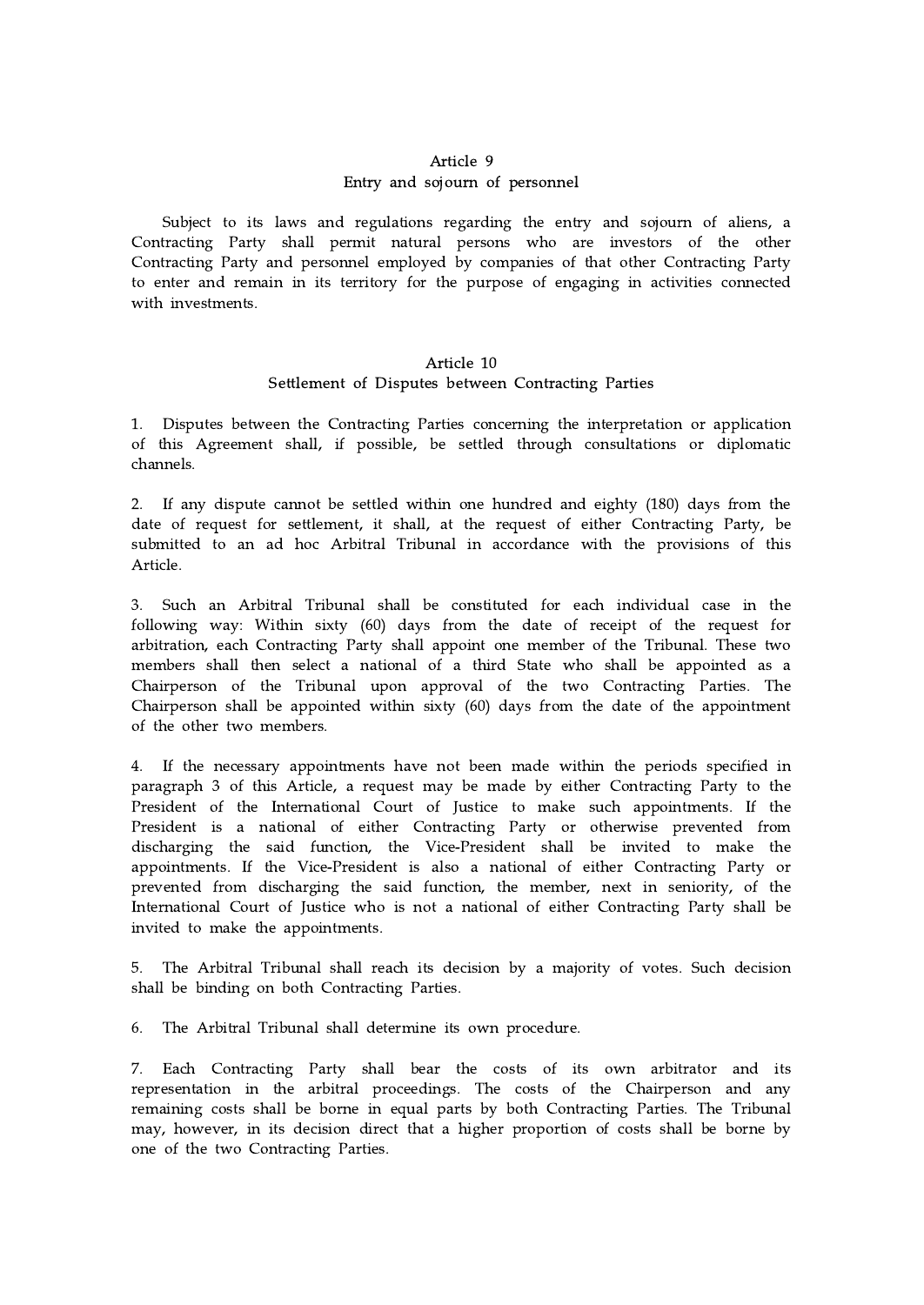#### Article 11

# Settlement of Investment Disputes between a Contracting Party and an Investor of the other Contracting Party

1. This Article applies to disputes between a Contracting Party and an investor of the other Contracting Party concerning an alleged breach of an obligation of the former Contracting Party under this Agreement which causes loss or damage to the investor or its investment.

2. Such a dispute should, if possible, be settled by negotiations or consultations. If it is not so settled within one hundred and eighty (180) days from the date on which the dispute has been raised with written request by either party, the investor may choose to submit it for resolution:

- (a) to the competent courts of the contracting Party in the territory of which the investment has been made; or
- (b) by arbitration in accordance with this Article under:
	- i. the Convention on the Settlement of Investment Disputes between States and Nationals of other States (the "ICSID Convention"), if the ICSID Convention is available;
	- ii. the Additional Facility Rules of the Center for Settlement of Investment Disputes ("ICSID Additional Facility"), if the ICSID Additional Facility is available;
	- iii. the Arbitration Rules of the United Nations Commission on International Trade Law ("UNCITRAL")5); or
	- iv. if agreed by both parties to the dispute, any other arbitration institution or any other arbitration rules.

3. Each Contracting Party hereby consents to the submission of a dispute to international arbitration in accordance with the procedures set out in this Agreement. The consent and the submission of a claim to arbitration under this Article shall satisfy the requirements of:

- (a) Chapter II of the ICSID Convention (Jurisdiction of the Center) and the ICSID Additional Facility Rules with regards to the written consent of the parties to the dispute; and
- (b) Article II of the Convention on the Recognition and Enforcement of Foreign Arbitral Awards (hereinafter referred to as "the New York Convention") for an "agreement in writing."

4. Once the investor has submitted the dispute to the courts of the disputing Contracting Party or any of the arbitration mechanisms provided for in paragraph 2, the choice of the procedure shall be final.

5. The seeking of interim relief not involving the payment of damages, from judicial or administrative tribunals, by a party to a dispute submitted to arbitration under this Article, for the preservation of its rights and interests pending resolution of the dispute, is not deemed a submission of the dispute for resolution for purposes of a Contracting Party's limitation of consent under paragraph 4 of this Article, and is permissible in arbitration under any of the provisions of paragraph 2(b) of this Article.

6. A dispute may be submitted to arbitration ninety (90) days after the date on which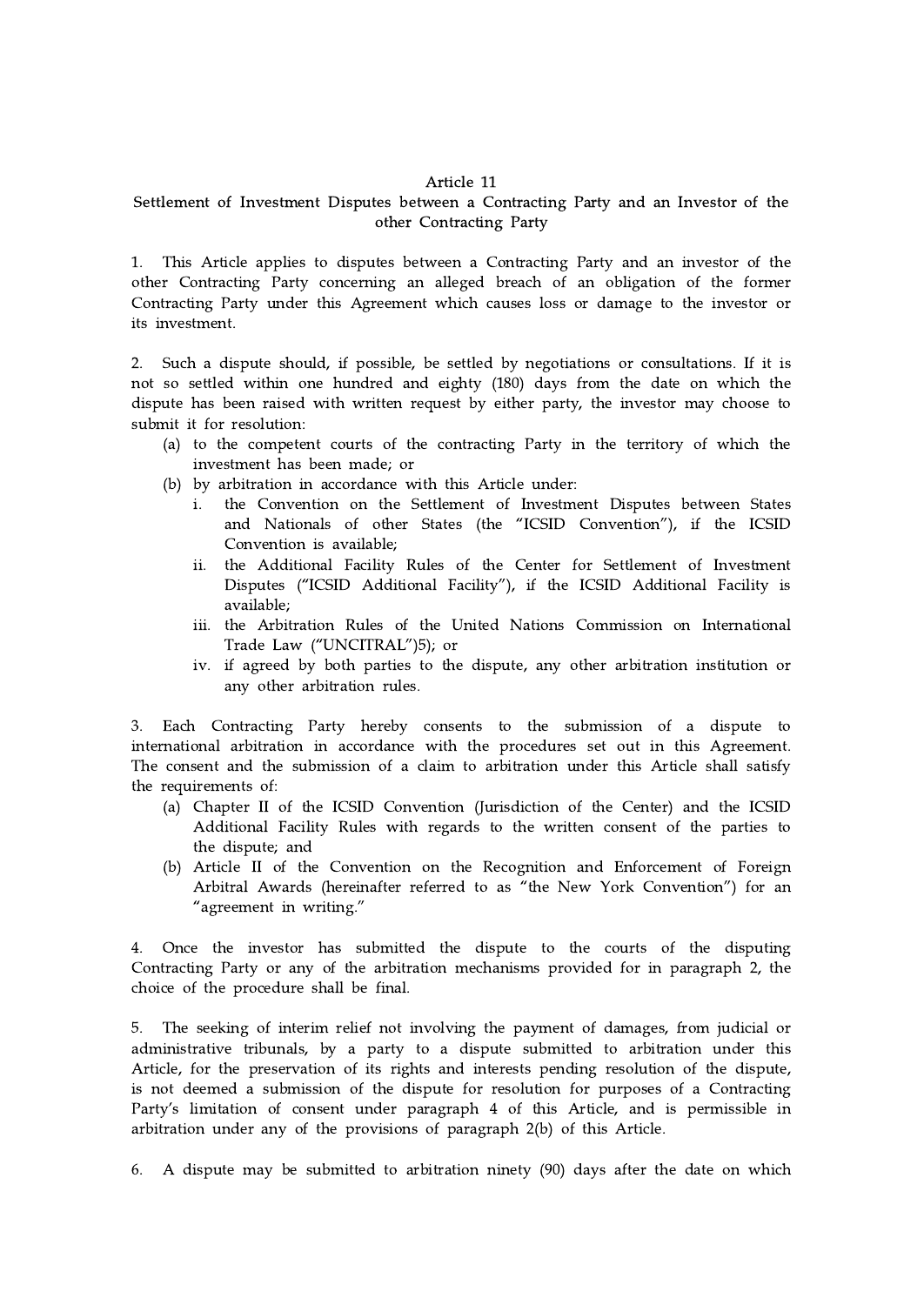notice of intent to do so was received by the Contracting Party which is party to the dispute, but no later than three (3) years from the date the investor first acquired or should have acquired knowledge of the events which gave rise to the dispute. Notice of intent shall specify:

- (a) the name and address of the disputing investor and the investment;
- (b) the provisions of this Agreement alleged to have been breached and any other related provisions;
- (c) the issues and the factual basis for the claim; and
- (d) the relief sought, including the approximate amount of any damages claimed.

7. The disputing parties may agree on the legal place of any arbitration under the arbitral rules applicable under paragraph 2(b) of this Article. If the disputing parties fail to reach an agreement, the tribunal shall determine the place in accordance with the applicable arbitral rules, provided that the place shall be in the territory of a State that is a party to the New York Convention.

8. A Contracting Party shall not assert as a defence, counter-claim, right of set-off or for any other reason, that indemnification or other compensation for all or part of the alleged damages has been received or will be received pursuant to an indemnity, guarantee or insurance contract.

9. The arbitral tribunal, in its award, shall set out its findings of law and fact, together with the reasons for its ruling and may, at the request of a party, provide the following forms of relief:

- (a) a declaration that the Contracting Party has failed to comply with its obligations under this Agreement;
- (b) pecuniary compensation, which shall include interest from the time the loss or damage was incurred until the payment was made;
- (c) restitution in kind in appropriate cases, provided that the Contracting Party may pay pecuniary compensation in lieu thereof where restitution is not practicable; and
- (d) with the agreement of the parties to the dispute, any other form of relief.

10. Arbitration awards shall be final and binding upon the parties to the dispute. Each Contracting Party shall, in its territory, make provision for the effective enforcement of awards made pursuant to this Article and shall carry out without delay any such award issued in a proceeding to which it is a party.

# Article 12 Application of Other Rules

If the laws and regulations of either Contracting Party or obligations under international law existing at present or established hereafter between the Contracting Parties in addition to this Agreement contain provisions, whether general or specific, entitling investments by investors of the other Contracting Party to a treatment more favourable than is provided for by this Agreement, such provisions shall, to the extent they are more favourable, prevail over this Agreement.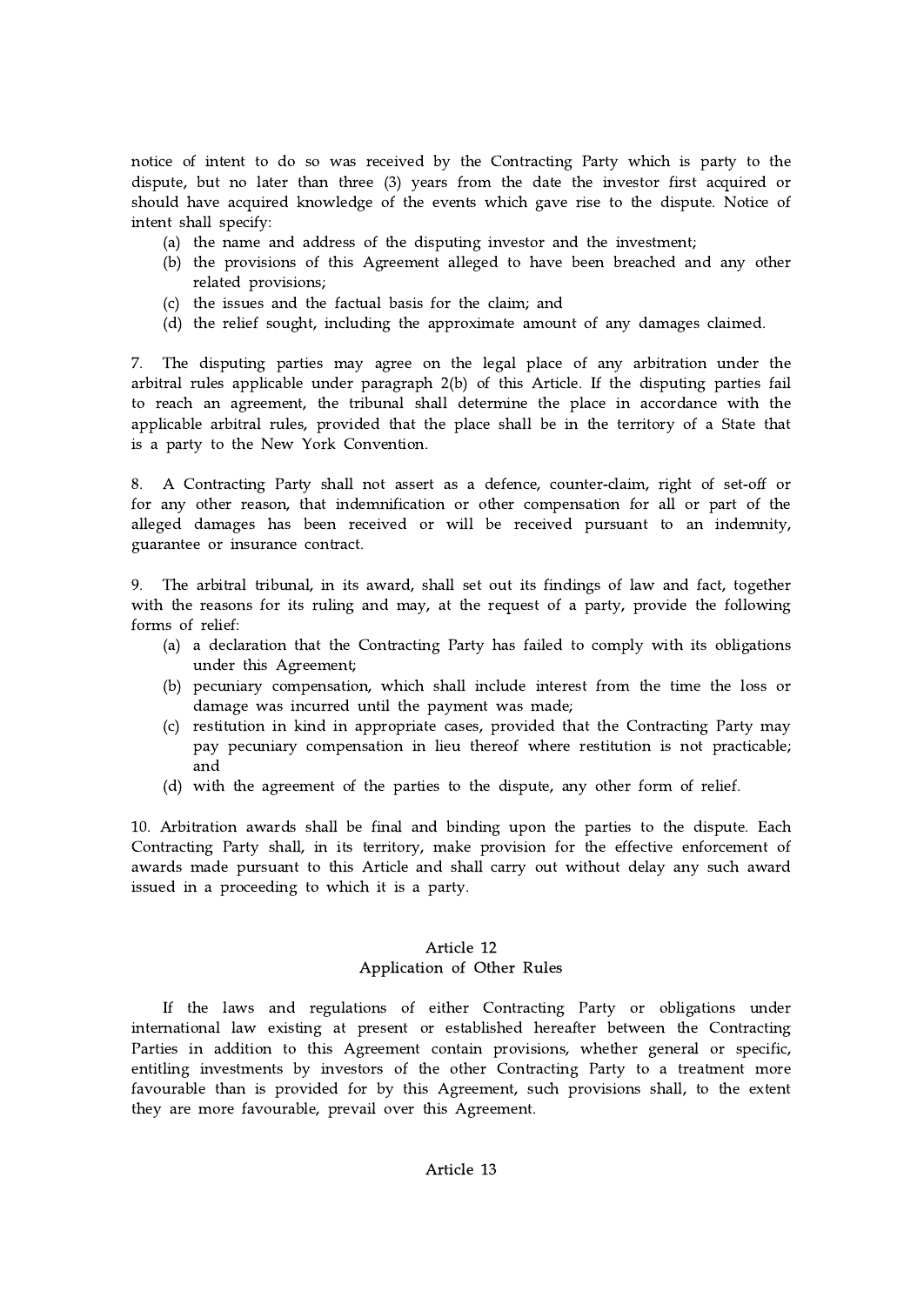#### Application of the Agreement

1. This Agreement applies to the existing investments at the date of the entry into force of this Agreement, as well as to the investments made or acquired after this date.

2. The Agreement shall not apply to claims arising out of events which occurred, or to claims which had been settled, prior to its entry into force.

#### Article 14 Denial of Benefits

1. A Contracting Party may deny the benefits of this Agreement to an investor of the other Contracting Party that is a juridical person of such other Contracting Party and to investments of such investor if persons of a non-Contracting Party own or control the juridical person and the denying Contracting Party adopts or maintains measures with respect to the non-Contracting Party or a person of the non-Contracting Party that prohibit transactions with the juridical person or that would be violated or circumvented if the benefits of this Agreement were accorded to the juridical person or its investments.

2. Subject to prior notification and consultation, a Contracting Party may deny the benefits of this Agreement to an investor of the other Contracting Party that is a juridical person of such other Contracting Party and to investments of such investor if the juridical person has no substantial business activities in the territory of the other Contracting Party and persons of a non-Contracting Party, or of the denying Contracting Party, own or control the juridical person.

## Article 15 Security Exception

Nothing in this Agreement shall be construed:

- (a) to require a Contracting Party to furnish any information, the disclosure of which it considers contrary to its essential security interests;
- (b) to prevent a Contracting Party from taking any actions which it considers necessary for the protection of its essential security interests; or
- (c) to prevent a Contracting Party from taking any action in pursuance of its obligations under the United Nations Charter for the maintenance of international peace and security.

#### Article 16 Entry into Force, Duration and Termination

1. This Agreement shall enter into force thirty (30) days after the date on which the Contracting Parties have notified each other in writing that their respective legal requirements for the entry into force of this Agreement have been fulfilled.

2. This Agreement shall remain in force for a period of ten (10) years and shall remain in force thereafter indefinitely unless either Contracting Party notifies the other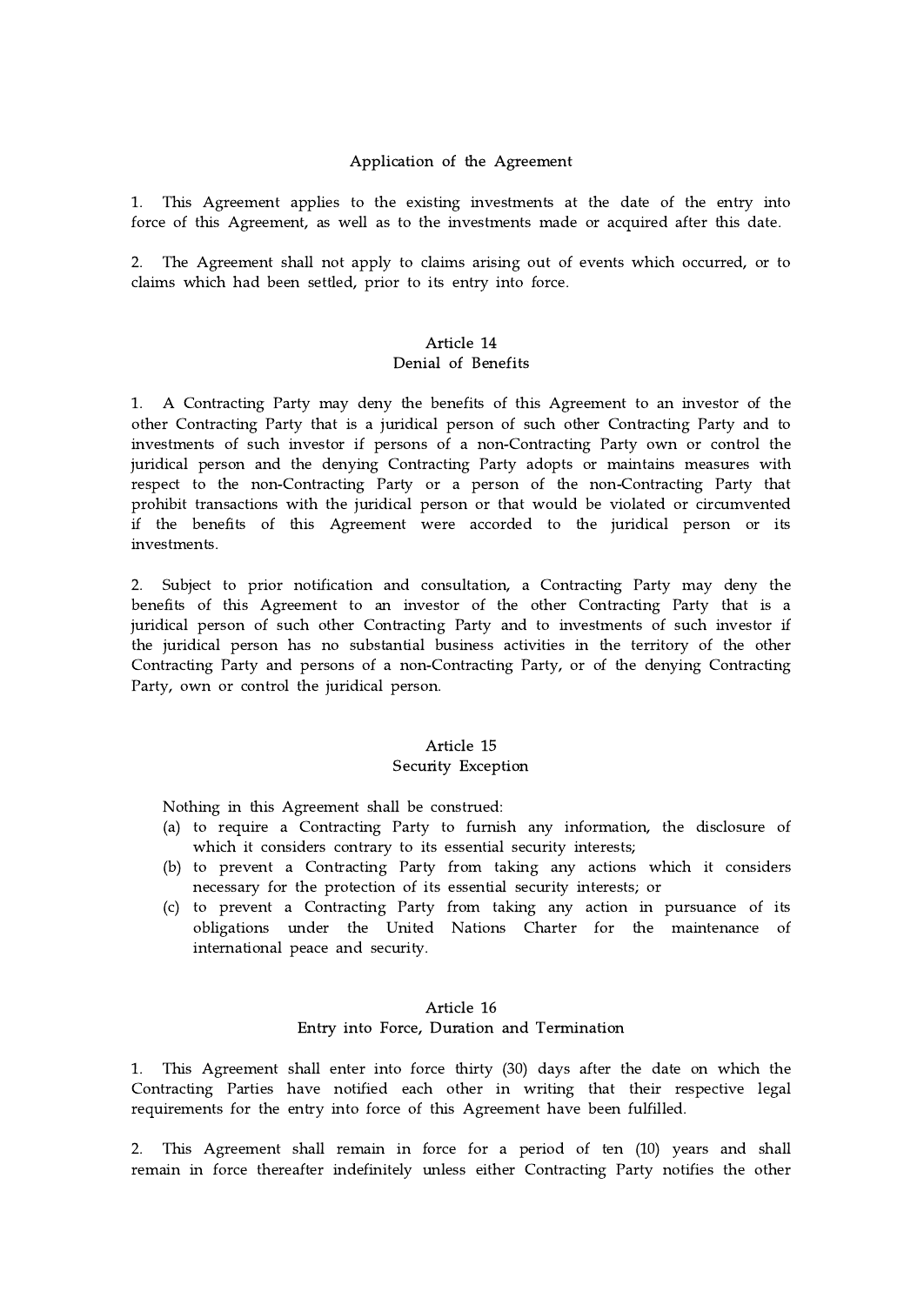Contracting Party in writing one year in advance of its intention to terminate this Agreement.

3. In respect of investments made prior to the termination of this Agreement, the provisions of Articles 1 to 15 of this Agreement shall remain in force for a further period of ten (10) years from the date of the termination.

4. The Agreement may be revised by mutual written consent of the Contracting Parties. Any revision or termination of this Agreement shall be effected without prejudice to any rights or obligations accruing or incurred under this Agreement prior to the effective date of such revision or termination.

IN WITNESS WHEREOF, the undersigned duly authorised thereto by their respective Governments, have signed this Agreement.

DONE in duplicate at Napido, on the 5th day of June, 2014, in the Korean, Myanmarese and English languages, all texts being equally authentic. In case of any divergence of interpretation, the English text shall prevail.

#### FOR THE GOVERNMENT OF FOR THE GOVERNMENT OF THE REPUBLIC OF KOREA THE REPUBLIC OF THE UNION OF MYANMAR

## ANNEX EXPROPRIATION

The Contracting Parties confirm their shared understanding that:

1. An action or a series of actions by a Contracting Party cannot constitute an expropriation unless it interferes with a tangible or intangible property right in an investment.

2. Article 5 addresses two situations. The first is direct expropriation, where an investment is nationalized or otherwise directly expropriated through formal transfer of title or outright seizure.

3. The second situation addressed by Article 5 is indirect expropriation, where an action or a series of actions by a Contracting Party has an effect equivalent to direct expropriation without formal transfer of title or outright seizure.

- (a) The determination of whether an action or a series of actions by a Contracting Party, in a specific fact situation, constitutes an indirect expropriation, requires a case-by-case, fact-based inquiry that considers all relevant factors relating to the investment, including:
	- (I) the economic impact of the government action, although the fact that an action or a series of actions by a Contracting Party has an adverse effect on